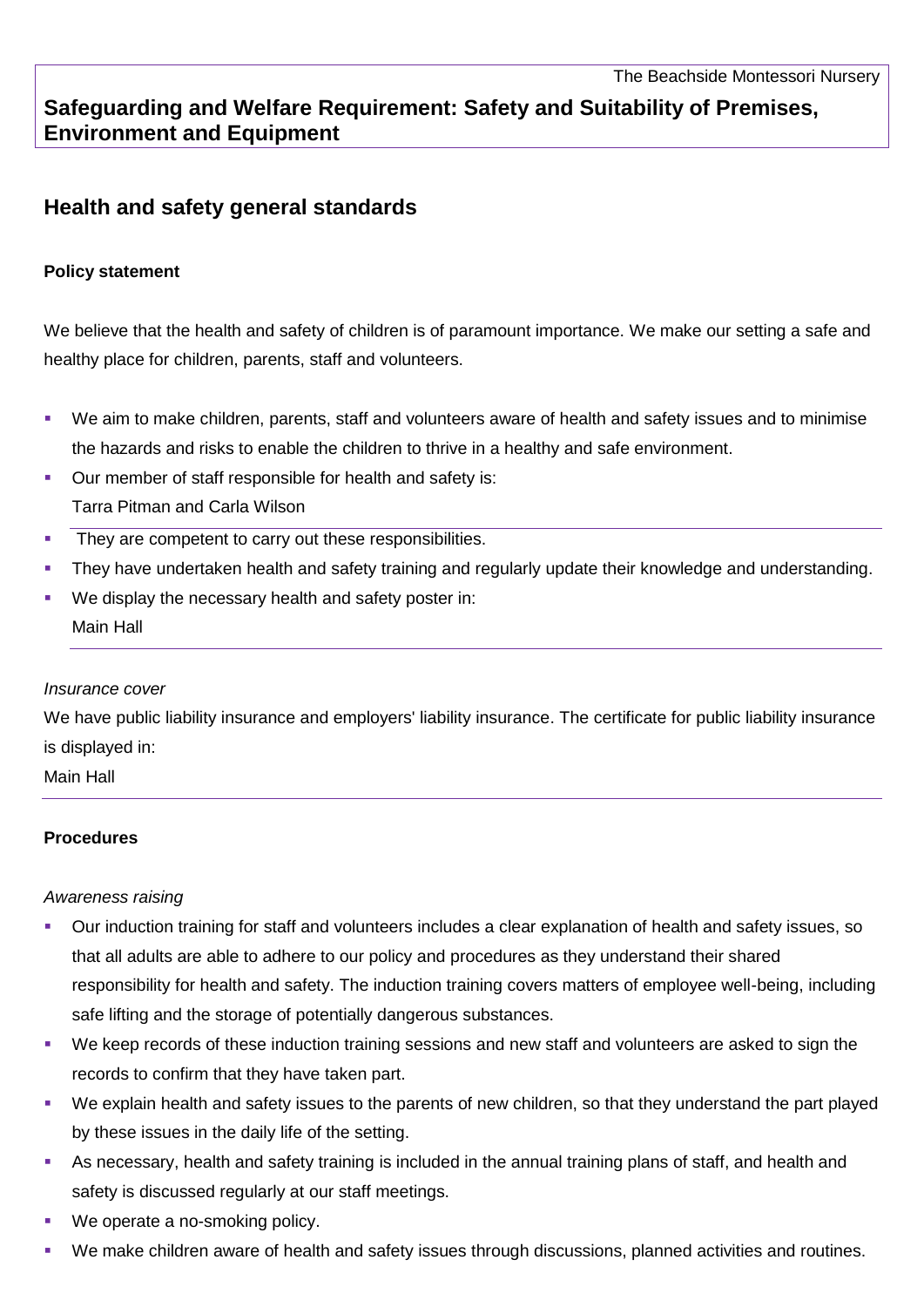## *Windows*

- Low level windows are made from materials that prevent accidental breakage or we ensure that they are made safe.
- We ensure that windows are protected from accidental breakage or vandalism from people outside the building.
- Our windows above the ground floor are secured so that children cannot climb through them.

### *Doors*

We take precautions to prevent children's fingers from being trapped in doors.

## *Floors and walkways*

- All our floor surfaces are checked daily to ensure they are clean and not uneven, wet or damaged. Any wet spills are mopped up immediately.
- Walkways and stairs are left clear and uncluttered.

### *Electrical/gas equipment*

- We ensure that all electrical/gas equipment conforms to safety requirements and is checked regularly.
- **•** Our boiler/electrical switch gear/meter cupboard is not accessible to the children.
- Fires, heaters, wires and leads are properly guarded and we teach the children not to touch them.
- We check storage heaters daily to make sure they are not covered.
- **There are sufficient sockets in our setting to prevent overloading.**
- We switch electrical devices off from the plug after use.
- We ensure that the temperature of hot water is controlled to prevent scalds.
- Lighting and ventilation is adequate in all areas of our setting, including storage areas.

### *Storage*

- All our resources and materials, which are used by the children, are stored safely.
- All our equipment and resources are stored or stacked safely to prevent them accidentally falling or collapsing.

### *Outdoor area*

- Our outdoor area is securely fenced. All gates and fences are childproof and safe.
- Our outdoor area is checked for safety and cleared of rubbish, animal droppings and any other unsafe items before it is used.
- Adults and children are alerted to the dangers of poisonous plants, herbicides and pesticides.
- We leave receptacles upturned to prevent collection of rainwater. Where water can form a pool on equipment, it is emptied and cleaned before children start playing outside.
- We check that children are suitably attired for the weather conditions and type of outdoor activities; ensuring that suncream is applied and hats are worn during the summer months.
- We supervise outdoor activities at all times; and particularly children on climbing equipment.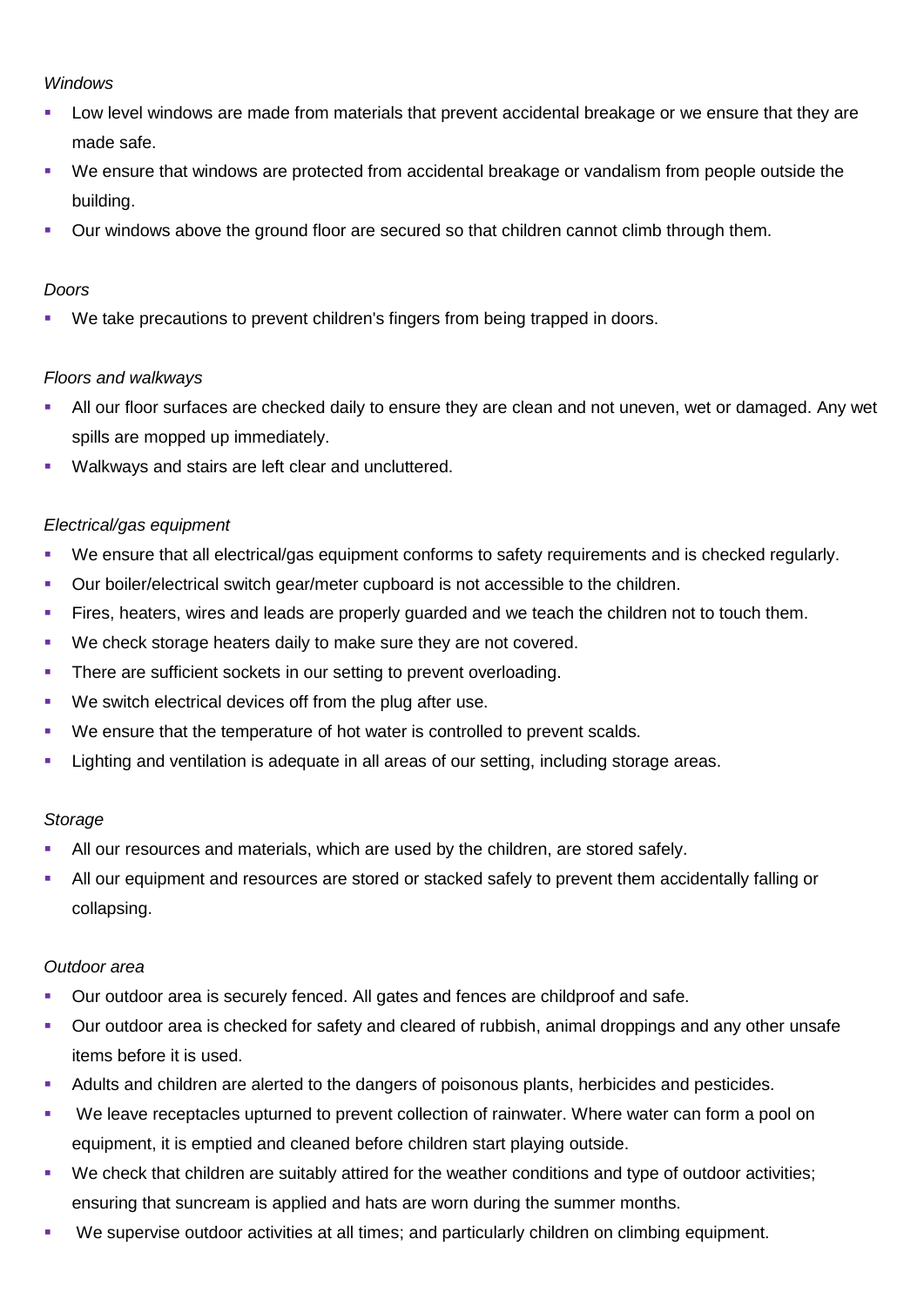## *Hygiene*

- We seek information from the Public Health England to ensure that we keep up-to-date with the latest recommendations.
- Our daily routines encourage the children to learn about personal hygiene.
- We have a daily cleaning routine for the setting, which includes the main hall, kitchen, cosy area, toilets and nappy changing areas. Children do not have unsupervised access to the kitchen.
- We have a schedule for cleaning resources and equipment, dressing-up clothes and furnishings.
- The toilet area has a high standard of hygiene, including hand washing and drying facilities and disposal facilities for nappies.
- We implement good hygiene practices by:
	- **-** cleaning tables between activities;
	- **-** cleaning and checking toilets regularly;
	- **-** wearing protective clothing such as aprons and disposable gloves as appropriate;
	- **-** providing sets of clean clothes;
	- **-** providing tissues and wipes; and
	- **-** ensuring individual use of flannels, towels and toothbrushes.

### *Activities, resources and repairs*

- Before purchase or loan, we check equipment and resources to ensure that they are safe for the ages and stages of the children currently attending the setting.
- We keep a full inventory of all items in the setting for audit and insurance purposes.
- The layout of our play equipment allows adults and children to move safely and freely between activities.
- All our equipment is regularly checked for cleanliness and safety, and any dangerous items are repaired or discarded.
- We make safe and separate from general use any areas that are unsafe because of repair is needed.
- All our materials, including paint and glue, are non-toxic.
- We ensure that sand is clean and suitable for children's play.
- **Physical play is constantly supervised.**
- We teach children to handle and store tools safely.
- We check children who are sleeping at regular intervals of at least every ten minutes. This is recorded with the times checked and the initials of the person undertaking the check.
- If children fall asleep in-situ, it may be necessary to move or wake them to make sure they are comfortable.
- Children learn about health, safety and personal hygiene through the activities we provide and the routines we follow.
- Any faulty equipment is removed from use and is repaired. If it cannot be repaired it is discarded. Large pieces of equipment are discarded only with the consent of the manager and the management team.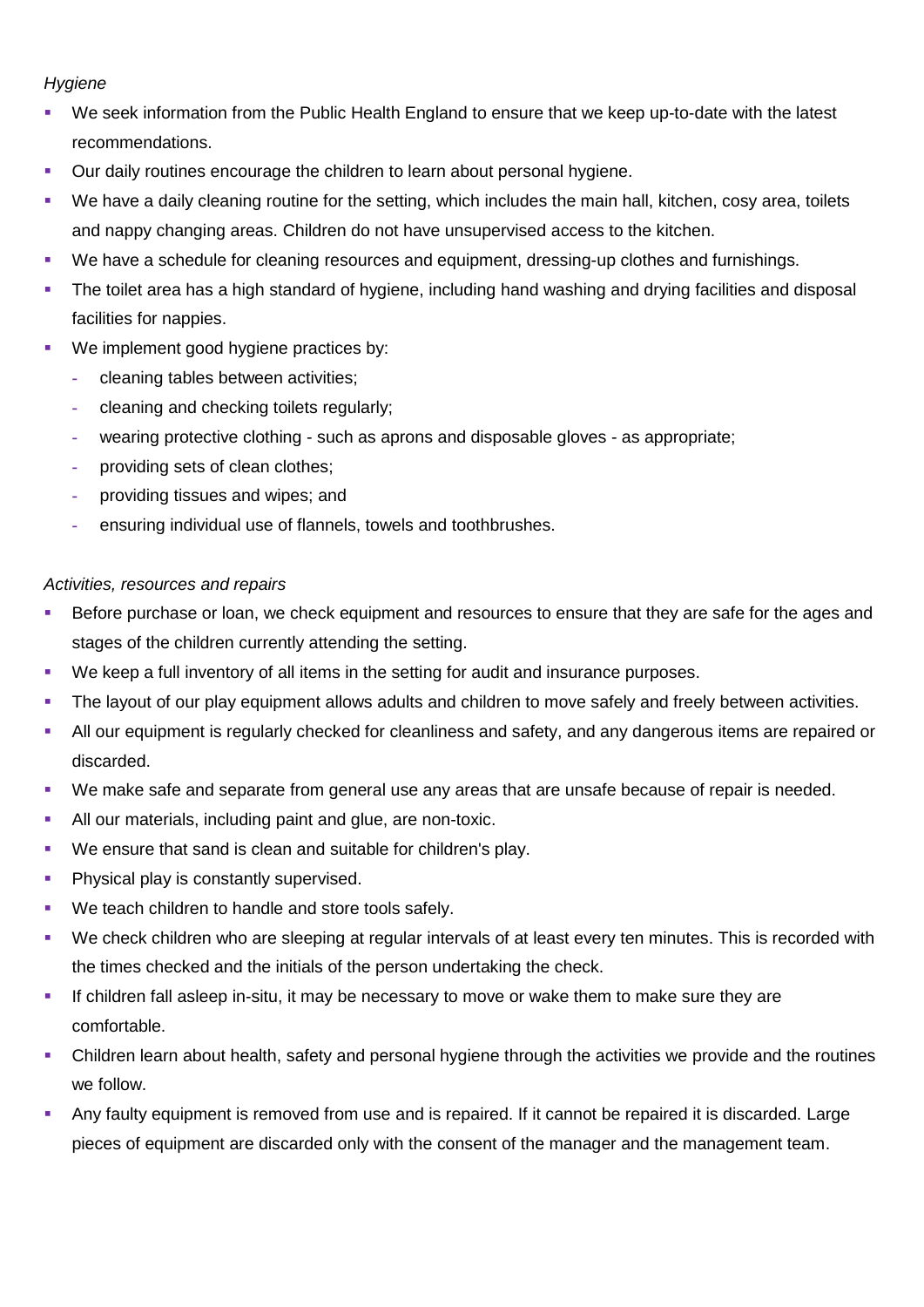### *Jewellery and accessories*

- Our staff do not wear jewellery or fashion accessories, such as belts or high heels, that may pose a danger to themselves or children.
- Parents must ensure that any jewellery worn by children poses no danger; particularly earrings which may get pulled, bracelets which can get caught when climbing or necklaces that may pose a risk of strangulation.
- We ensure that hair accessories are removed before children sleep or rest.

### *Safety of adults*

- We ensure that adults are provided with guidance about the safe storage, movement, lifting and erection of large pieces of equipment.
- We provide safe equipment for adults to use when they need to reach up to store equipment or to change light bulbs.
- We ensure that all warning signs are clear and in appropriate languages.
- For group provision: We ensure that adults do not remain in the building on their own.
- We record the sickness of staff and their involvement in accidents. The records are reviewed termly to identify any issues that need to be addressed.

## *Control of substances hazardous to health*

- Our staff implement the current guidelines of the *Control of Substances Hazardous to Health Regulations (COSHH)*.
- We keep a record of all substances that may be hazardous to health such as cleaning chemicals, or gardening chemicals if used and where they are stored.
- Hazardous substances are stored safely away from the children.
- We carry out a risk assessment for all chemicals used in the setting. This states what the risks are and what to do if they have contact with eyes or skin or are ingested.
- We keep all cleaning chemicals in their original containers.
- We keep the chemicals used in the setting to the minimum in order to ensure health and hygiene is maintained. We do not use:
	- **-** bleach;
	- **-** anti-bacterial soap/hand wash, unless specifically advised during an infection outbreak such as Pandemic flu; or
	- **-** anti-bacterial cleaning agents, except in the toilets, nappy changing area and food preparation areas. Anti-bacterial spays are not used when children are nearby.
- Environmental factors are taken into account when purchasing, using and disposing of chemicals.
- All members of staff are vigilant and use chemicals safely.
- Members of staff wear protective gloves when using cleaning chemicals.